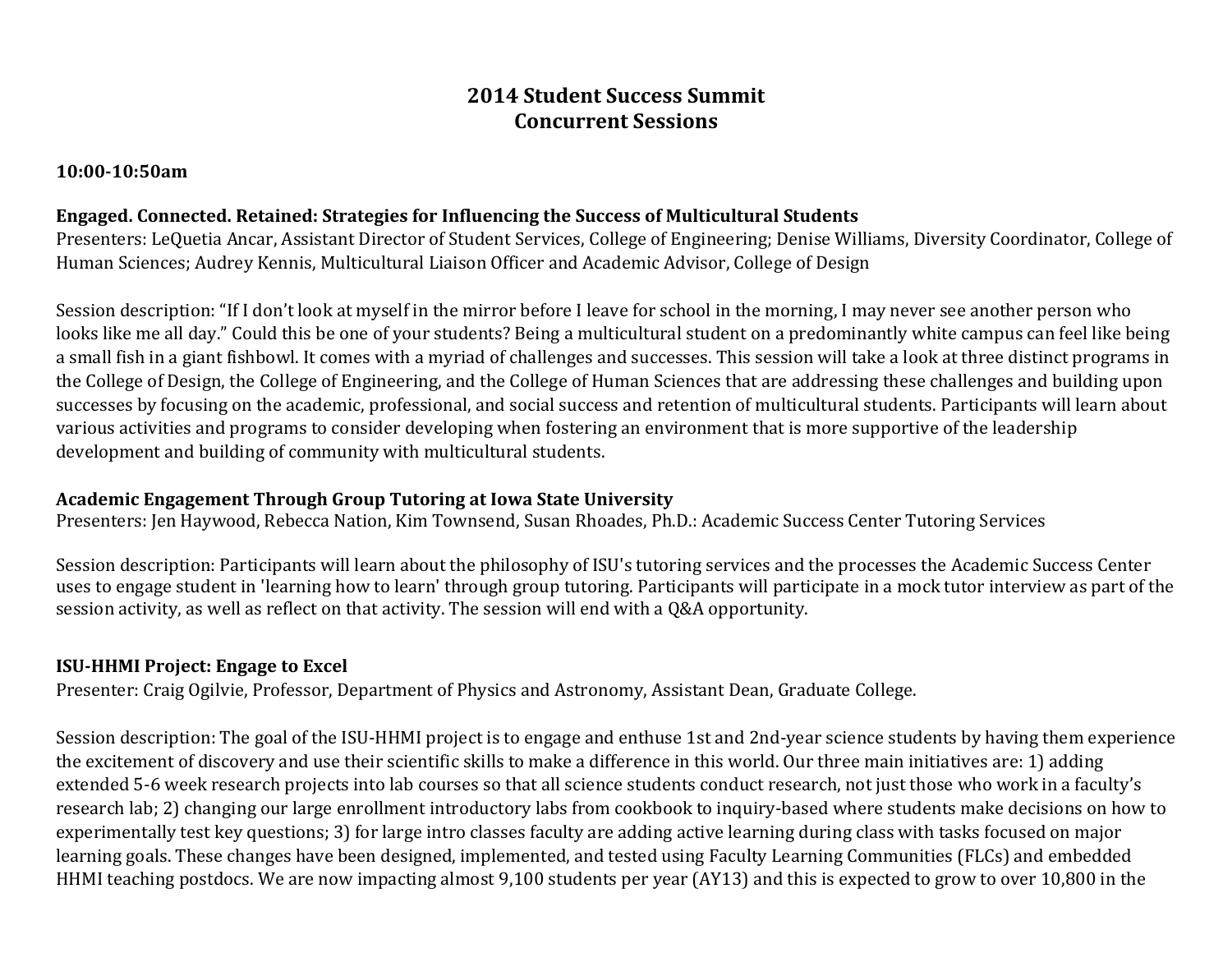current academic year. This is perhaps the largest scale curriculum reform on campus.

We will provide an overview of the project, along with increase in STEM retention and student learning outcomes as a result of this largescale reform. We will also present the plans for the next four years of the project. Participants will be asked to provide input on these proposed changes, in particular seeking partnerships between student affairs and faculty.

### **Campus Resources for Mental Health, Physical Health and Academic Success: Simple Strategies and Recommendations**

Presenters: Craig Zywicki, Program Coordinator, Academic Success Center; Terry Mason, Assistant Vice President for Student Affairs, Director of Student Counseling Services, Michelle Hendricks, Director of the Thomas B. Thielen Student Health Center; Kipp Van Dyke, Interim Director of Student Assistant and Outreach

Session description: Staff members from Student Counseling Service, Thielen Student Health Center, Academic Success Center, and Student Assistance frequently meet with students to provide support that impacts wellness and retention. The goal of this session is to increase awareness of what these campus resources do to serve students, how and when to refer students to these services, and their impact on students' success. Following a brief presentation of each unit, the remainder of this session will be a panel format, for participants to address needs they observe in students. Participants will gain increased awareness of strategies impacting students' mental wellness, physical wellbeing, and academic success.

#### **Improving Student Success in Introductory Mathematics Courses**

Presenters: Clifford Bergman, Professor and Chair of Mathematics; Elgin Johnston, Professor of Mathematics and Director of The Center for Excellence in Undergraduate Mathematics Education; Timothy McNicholl, Associate Professor of Mathematics, Course Coordinator for Precalculus; Christine Schultz, Lecturer in Mathematics, Course Coordinator for Math 10

Session description: This session will provide an overview of ISU retention data, examine efforts to increase student persistence, and identify retention practices that support the persistence of students at greater risk of not succeeding and other student subpopulations. Participants will review the efforts that have been taken at enhancing student success in introductory mathematics courses.

### **MAP-Works**® **Works!**

Presenters: Aurelia Kollasch, Senior Research Analyst, Department of Residence; Keith Robinder, Associate Dean of Students, Dean of Students Office; Rachel Wagner, Associate Director for Residence Life, Department of Residence

Session description: Making Achievement Possible at Iowa State University has now entered its sixth year and serves as the campus early warning system. MAP-Works® employs a sophisticated heuristic to predict students who struggle academically allowing early intervention. Over 30,000 students have participated in MAP-Works®, and the system has enabled effective intervention by aligning behaviors with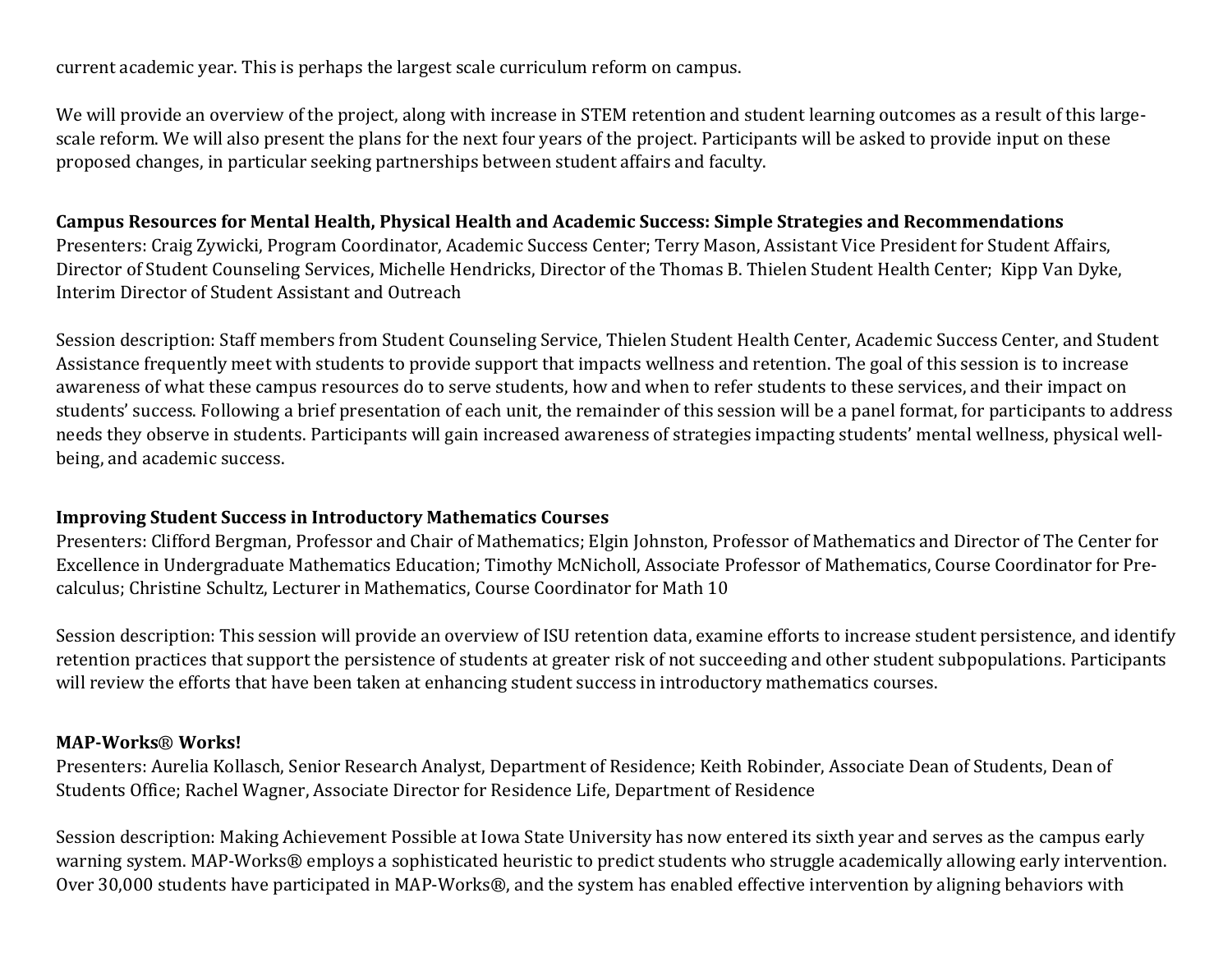outcomes, enhancing self-awareness through social norming, and connecting students with their campus resources and support services. This session will review its impact and identify ways to leverage its capacity as an intervention tool to increase student success.

This presentation will begin by illustrating the CHANGES that have occurred as a result of having MAP-Works ® for the past six years and how MAP-Works has been integrated into campus interventions including student involvement, academic engagement, report writing, and action planning. The goal of this session is to demonstrate the value of MAP-Works® and explore how individual units and the campus community can capitalize upon its utility as a student success tool. Most importantly, this session seeks to empower campus partners to continue utilization of MAP-Works® in the way that best suits their department's individual needs while still supporting the broader mission and purpose of MAP-Works® at Iowa State.

#### **11:00-11:50 am**

## **The Importance of Feedback: Collaborating to Provide the Best Support Possible to Veterans, Military Personnel and Their Families**

Presenters: Jathan Chicoine, Veterans Services Coordinator; Denise Williams, Doctoral Student, School of Education

Session description: The number of Veterans, military personnel and family members receiving military educational benefits has increased substantially in the last decade and will most likely continue. Iowa State University's Veterans Center opened in 2012, with the recognition that supporting these students requires the commitment of the entire campus. During this session, we will share the ISU results from the 2014 Iowa Survey of Military and Veteran students to better understand the unique needs of these students. This session will also include discussion about how units across campus might collaborate with the ISU Veterans Center to develop successful partnerships geared toward the retention and success of Veterans, military personnel, and their family members. Participants will leave with an increased awareness, understanding, and engagement in critical dimensions of student success for military and Veteran students and their families.

**Student Success and Retention Partnerships: A "Best Practice" Panel Discussion Presented by the Dean of Students Office**

Presenters: Rachel Azima, Ph.D., Director of the Writing Media Center; Steve Moats, M.A., Director of Student Disability Resources; Susan Rhoades, Ph.D., Director of the Academic Success Center; Keith Robinder, Ph.D., Associate Dean of Students; Debra Sanborn, Ph.D., Director of the Hixson Opportunity Awards Program and National Student Exchange

Session description: The Dean of Students Office (DSO) at Iowa State University uses an integrated approach to support student-centered learning, culminating in a transformative experience.

This panel discussion will begin with a brief introduction summarizing the best practices utilized by the Academic Success Center, Hixson Opportunity Awards, National Student Exchange, Student Disability Resources, and Writing and Media Center to achieve the following outcomes:

Engage students in the learning process both inside and outside of the classroom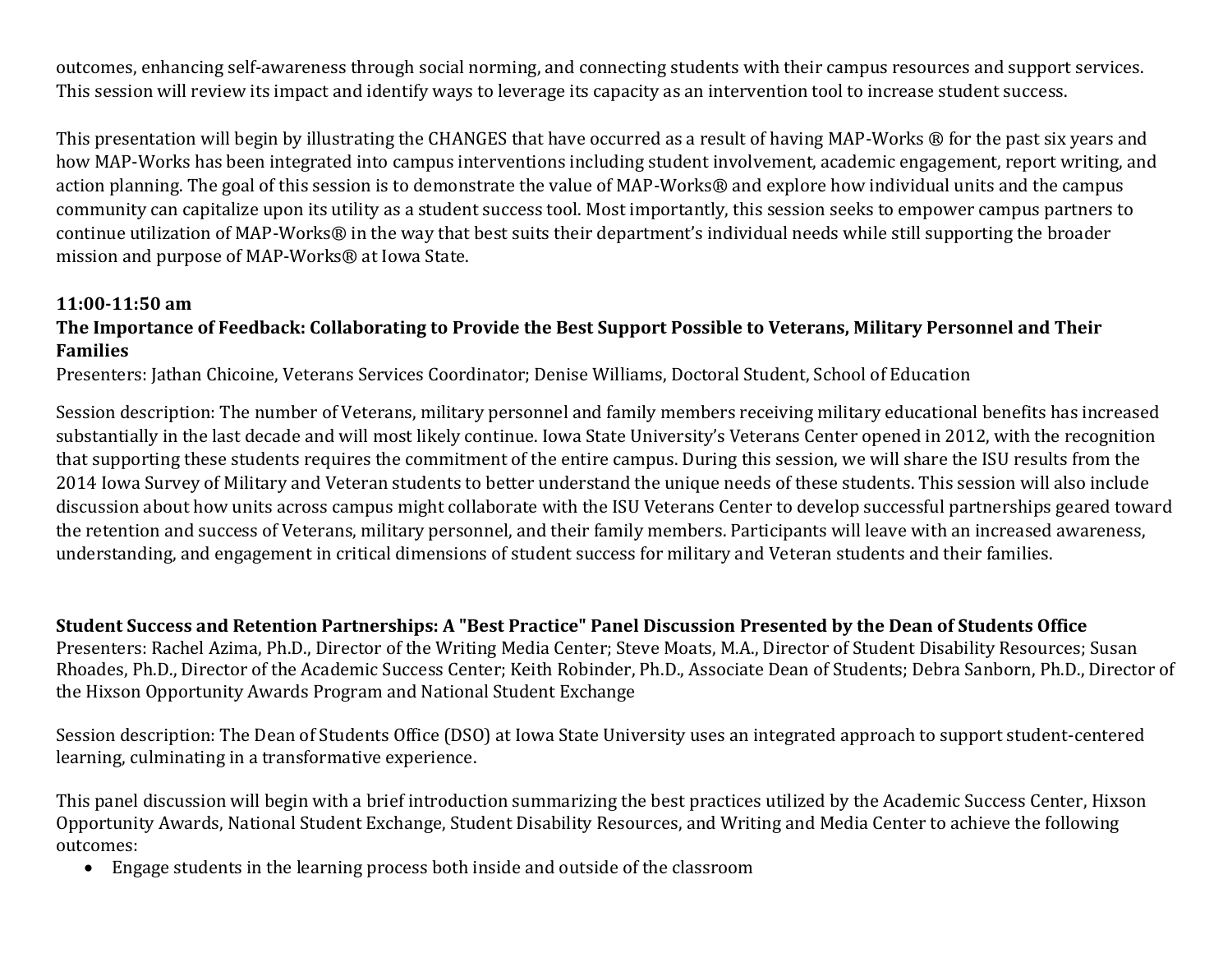- Provide resources and support to empower students to achieve their academic and personal goals
- Collaborate with campus partners to encourage students in their persistence to graduation

Next, participants will engage in an extended Q&A panel discussion focusing on how to enhance student affairs and academic partnerships to expand the strategies that support student success, particularly for at risk or underrepresented populations. This engaging dialog will focus on how all areas can partner effectively with the programs and services offered by the DSO in support of student success and retention.

### **First-Year STEM Retention: Development of an Integrated Predictive-Analytic Method**

Presenters: Ann M Gansemer-Topf, Assistant Professor, School of Education; Patrick I Armstrong, Associate Professor, Psychology; Cinzia Cervato, Professor, Geological and Atmospheric Sciences; Clark R Coffman, Associate Professor, Genetics/ Development & Cell Biology- AGLS; Daniel S Nettleton, Professor, Statistics; Craig A Ogilvie, Professor, Physics & Astronomy

Session description: We are developing a predictive method that can reliably identify students at risk of dropping out or switching from STEM majors early in their college careers. This is a very difficult prediction problem because the available information is often indirect and the difference between the characteristics of those who switch and those who stay in STEM is slight. Our long-term goal is to provide faculty and academic advisors with a list of students who are at risk, who in turn can meet with students and recommend targeted interventions based upon their risk factors. This approach transforms an attrition problem into an opportunity for intervention and retention of STEM students.

During this session, we will provide preliminary data and present our ideas for what input data could potentially help identify students at risk of leaving STEM.

**Beating the Projection: Understanding Attributes and Behaviors of Students who Outperformed the At Risk GPA Model** Presenters: Raj Raman, Professor and Associate Chair for Teaching, Department of Agricultural and Biosystems Engineering; Amy Kaleita, Associate Professor, Department of Agricultural and Biosystems Engineering; Jonathan Compton, Senior Research Analyst, Office of the Registrar; Kate Ralston, Research Manager, Office of Admissions; Greg Forbes, Research Analyst, Office of Student Financial Aid; Darin Wohlgemuth, Interim Director of Admissions; Aurelia Kollasch, Senior Research Analyst, Department of Residence

Session description: The grade point average (GPA) a student achieves in her first term in college is a strong indicator of her likelihood to be retained and graduate. Students earning less than a 2.0 first term GPA are at high risk of not being academically successful at Iowa State University. To improve retention, the Enrollment Research Team developed a predictive model for the Division of Student Affairs to help identify "At Risk" students prior to the start of their first semester. Some students outperform the model's prediction of their academic success, and the goal of this study is to identify attributes and behaviors associated with "beating the projection."

Participants will learn about a collaborative project between the Enrollment Research Team and faculty from the Department of Agricultural and Biosystems Engineering. The project focuses on College of Engineering (COE) students predicted to achieve less than a 2.0 first term